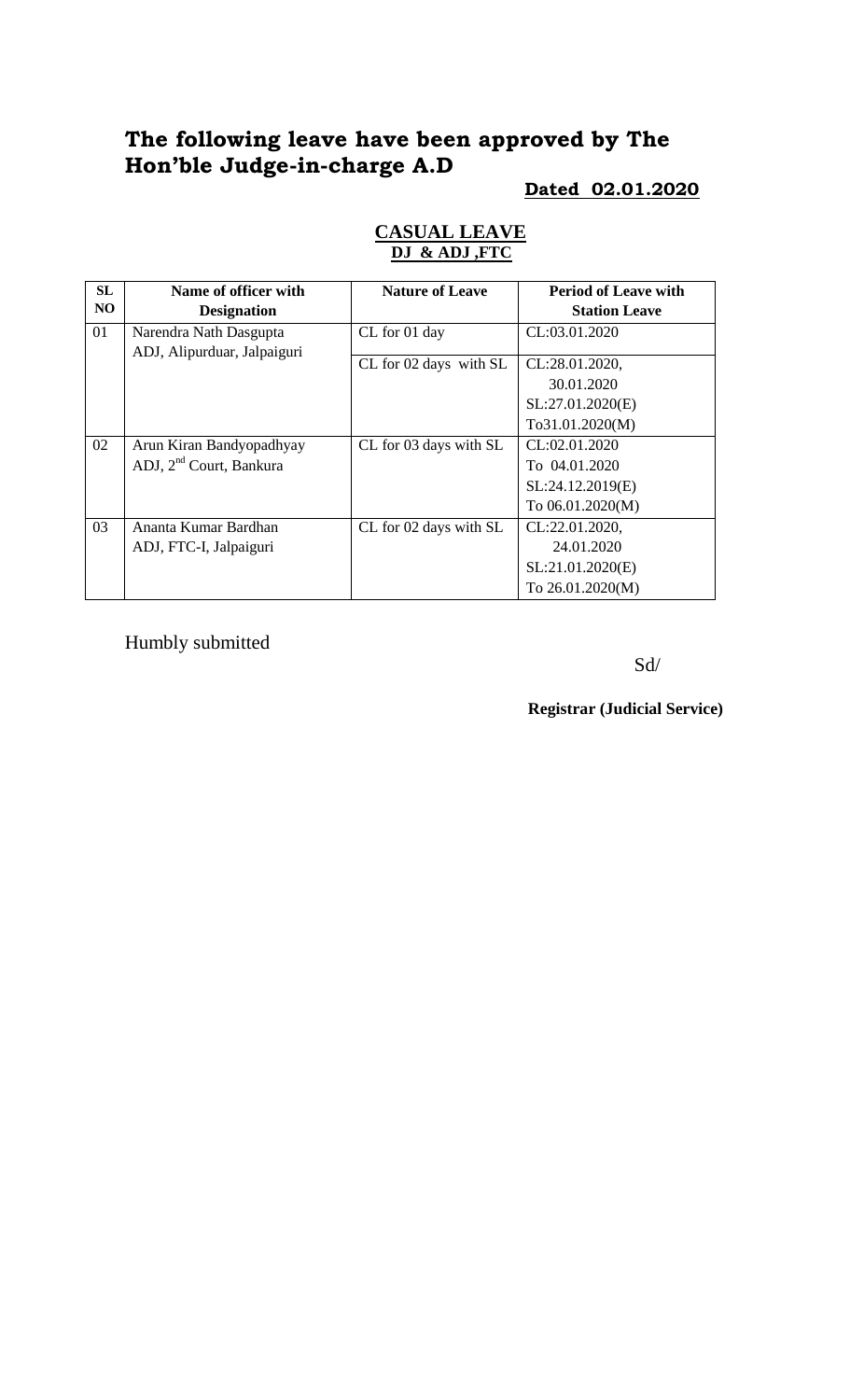### **The following leave have been approved by the Hon'ble Judge-in-Charge A.D.**

 **Dated : 02.01.2020**

### **CJ(JD)**

| SL<br>NO | Name of officer with Designation                                     | <b>Nature of Leave</b>   | <b>Period of Leave with Station</b><br>Leave |
|----------|----------------------------------------------------------------------|--------------------------|----------------------------------------------|
| 01.      | Sri Obed Tshering Lepcha CJ(JD)-<br>cum-JM, Mathabhanga, Cooch Behar | Earned Leave for 06 days | From 15.01.2020 to 20.01.2020                |

Humbly submitted

#### **Registrar (Judicial Service)**